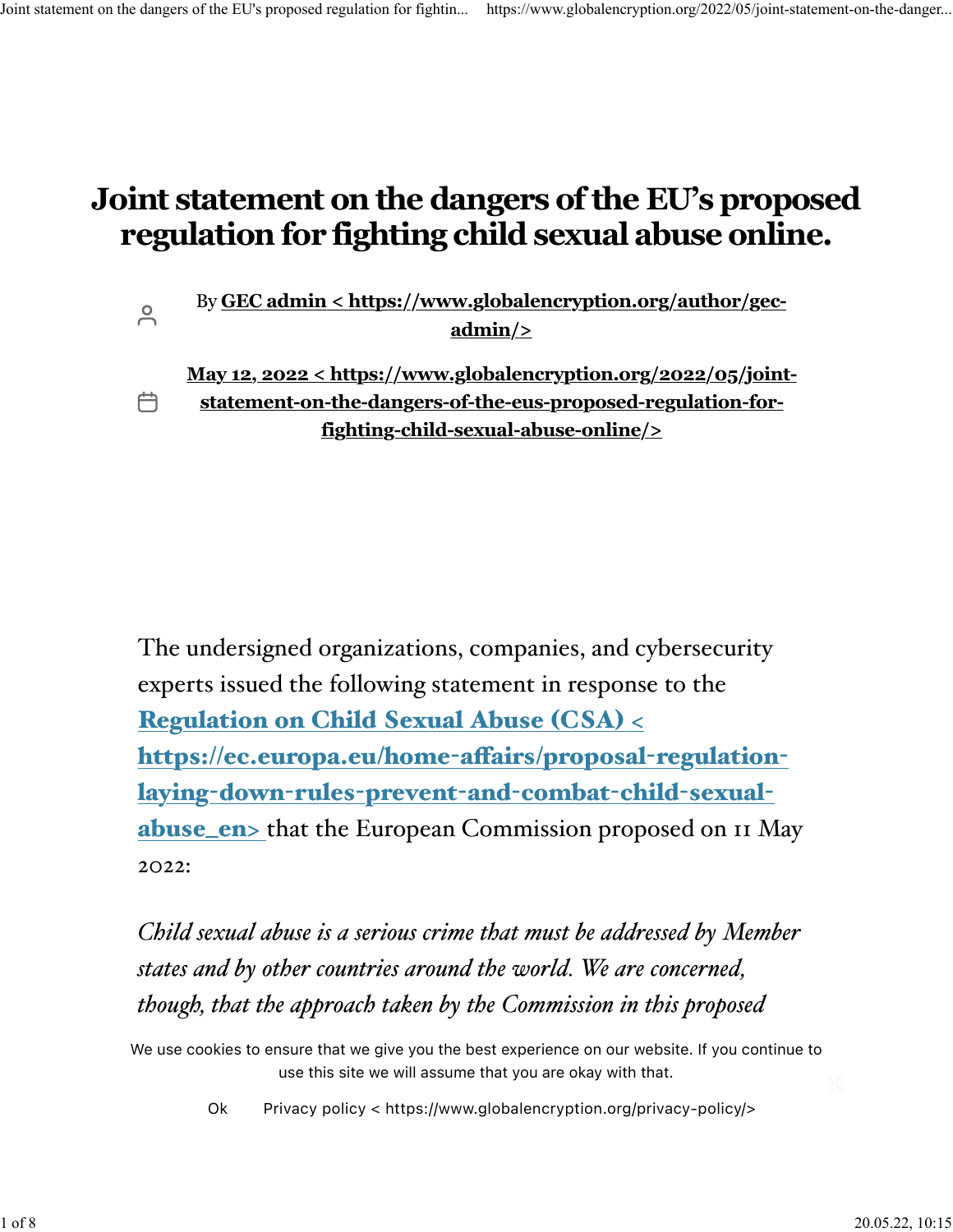*The Commission's legislation would enable Member States to compel online platforms, including those offering end-to-end encrypted messaging, to scan users' content and metadata for CSA images and for "grooming" conversations and behavior, and where appropriate, report them to public authorities and delete them fom their platforms. Such a requirement is fundamentaly incompatible with end-to-end encrypted messaging because platforms that offer such service cannot access communications content. This has been confirmed by experts around the world who produced an [analysis](https://www.globalencryption.org/wp-content/uploads/2020/11/2020-Breaking-Encryption-Myths.pdf)* [<](https://www.globalencryption.org/wp-content/uploads/2020/11/2020-Breaking-Encryption-Myths.pdf)

[https://www.globalencryption.org/wp](https://www.globalencryption.org/wp-content/uploads/2020/11/2020-Breaking-Encryption-Myths.pdf)-content/uploads [/2020/11/2020](https://www.globalencryption.org/wp-content/uploads/2020/11/2020-Breaking-Encryption-Myths.pdf)-Breaking-Encryption-Myths.pdf[>](https://www.globalencryption.org/wp-content/uploads/2020/11/2020-Breaking-Encryption-Myths.pdf) *of how any form of scanning breaks end-to-end encrypted systems in addition to a detailed [report](https://fletcher.tufts.edu/news-events/news/bugs-our-pockets-risks-client-side-scanning)* [<](https://fletcher.tufts.edu/news-events/news/bugs-our-pockets-risks-client-side-scanning) [https://fletcher.tufts.edu/news](https://fletcher.tufts.edu/news-events/news/bugs-our-pockets-risks-client-side-scanning)-events [/news/bugs](https://fletcher.tufts.edu/news-events/news/bugs-our-pockets-risks-client-side-scanning)-our-pockets-risks-client-side-scannin[g>](https://fletcher.tufts.edu/news-events/news/bugs-our-pockets-risks-client-side-scanning) *on the multiple ways in which client-side scanning, in particular, "can fail, can be evaded, and can be abused."*

*Instead of mandating measures that are inconsistent with end-to-end encryption and would diminish the security of everyone, regulators should incentivize measures that address CSA and protect communications security. Among these measures are facilitating user reporting of CSA material.*

## **[SIGN THE JOINT STATEMENT](https://docs.google.com/forms/d/e/1FAIpQLSckW16lzjdT7966lkuW8P_6Q1jIyAdE9CKXiVudkBvNDv1yUg/viewform)  [HTTPS//DOCS.GOOGLE.COM/FORMS](https://docs.google.com/forms/d/e/1FAIpQLSckW16lzjdT7966lkuW8P_6Q1jIyAdE9CKXiVudkBvNDv1yUg/viewform) [/D/E/1FAIPQLSCKW16LZJDT7966LKUW8P\\_6Q1JIYADE9CKX](https://docs.google.com/forms/d/e/1FAIpQLSckW16lzjdT7966lkuW8P_6Q1jIyAdE9CKXiVudkBvNDv1yUg/viewform) [IVUDKBVNDV1YUG/VIEWFORM](https://docs.google.com/forms/d/e/1FAIpQLSckW16lzjdT7966lkuW8P_6Q1jIyAdE9CKXiVudkBvNDv1yUg/viewform)**

We use cookies to ensure that we give you the best experience on our website. If you continue to use this site we will assume that you are okay with that.

Ok Pri Ok [Privacy policy < https://www.globalencryption.org/privacy-policy/>](https://www.globalencryption.org/privacy-policy/)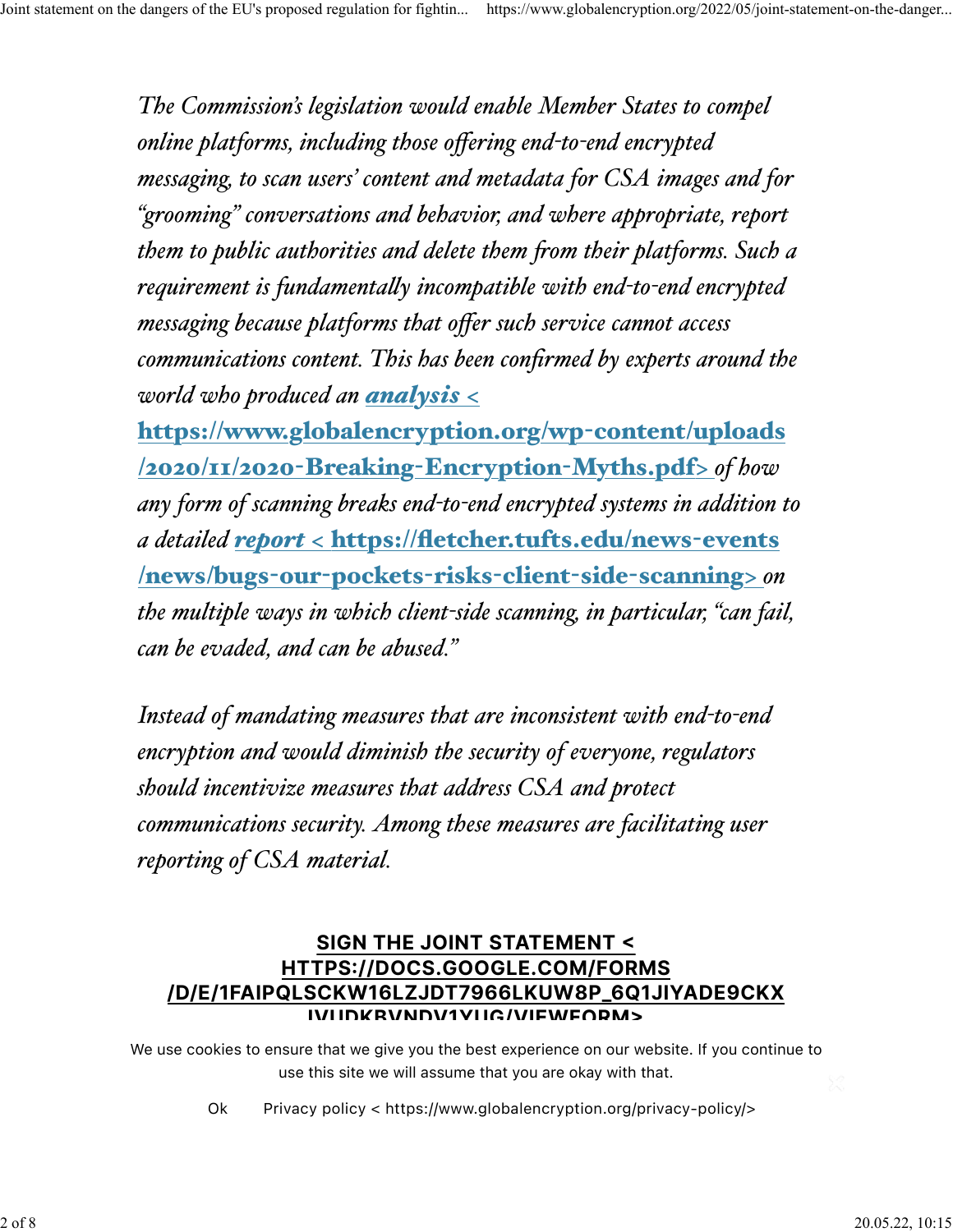AC-LAC (Alianza por el Cifrado en América Latina y el Caribe) Adam Shostack, Author, Threat Modeling: Designing for **Security** Africa Media and Information Technology Initiative (AfriMITI) Alec Muffett, Security Researcher Alexander Hanff, Privacy/Security Expert and Survivor of CSA ARTICLE 19 Associação Portuguesa para a Promoção da Segurança da Informação (AP2SI) Associação D3 – Defesa dos Direitos Digitais Bits of Freedom Blacknight Calyx Institute Canadian Civil Liberties Association Carey Lening, Data Protection Officer and Privacy Advocate, Castlebridge Centre for Democracy & Technology CETYS – Centro de Tecnologia y Sociedad de Universidad San Andres Charly Greaux, GM, GLT2.0 Christopher Parsons, Senior Research Associate, Citizen Lab, Munk School of Global Affairs & Public Policy at the University of Toronto Collaboration on International ICT Policy for East and Southern Africa (CIPESA) Committee to Protect Journalists (CPJ) We use cookies to ensure that we give you the best experience on our website. If you continue to use this site we will assume that you are okay with that.

CR<sub>y</sub> [Ok](https://www.globalencryption.org/2022/05/joint-statement-on-the-dangers-of-the-eus-proposed-regulation-for-fighting-child-sexual-abuse-online/#) [Privacy policy < https://www.globalencryption.org/privacy-policy/>](https://www.globalencryption.org/privacy-policy/)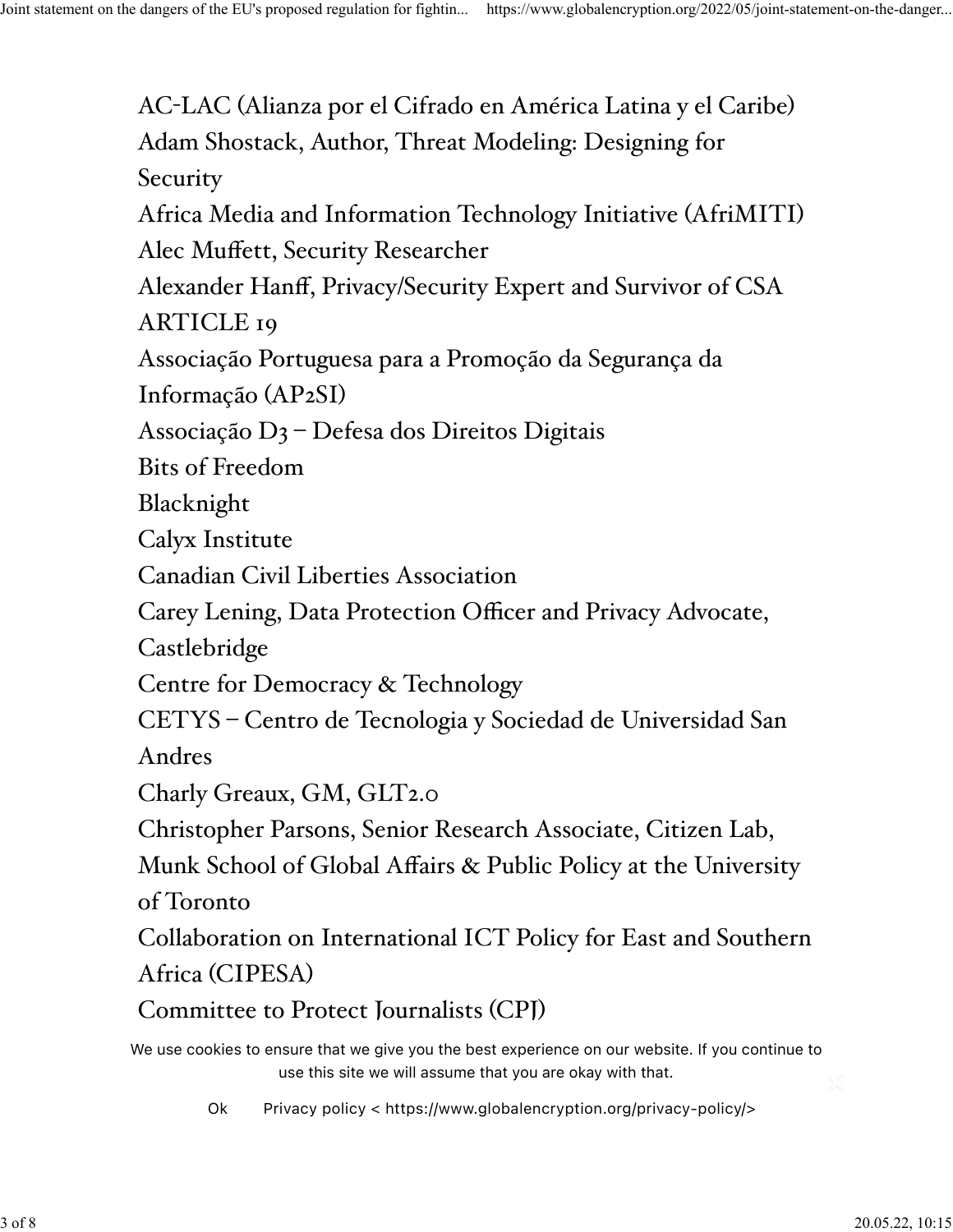DFRI – Föreningen för digitala fri- och rättigheter Digital Rights Ireland Digitale Gesellschaft Dotzon GmbH Douwe Korff, Emeritus Professor of International Law, London Metropolitan University Electronic Frontier Finland (Effi) Electronic Frontier Foundation Electronic Privacy Information Center (EPIC) Elektronisk Forpost Norge (EFN) Element Prof. Dr. Elena Andreeva, TU Wien Encryption Europe Encrypt Uganda Epicenter.works – for digital rights European Digital Rights (EDRi) EySoft IT Solution FlokiNET Ltd Global Partners Digital Hans Peter Dittler, ISOC.DE Prof. Dr. LL.M. Indra Spiecker Internet Society Internet Society Brazil Chapter Internet Society Catalan Chapter Internet Society Ecuador Chapter Internet Society Finland Chapter

We use cookies to ensure that we give you the best experience on our website. If you continue to use this site we will assume that you are okay with that.

[Ok](https://www.globalencryption.org/2022/05/joint-statement-on-the-dangers-of-the-eus-proposed-regulation-for-fighting-child-sexual-abuse-online/#) Privacy policy < https://www.globalencryption.org/privacy-policy/>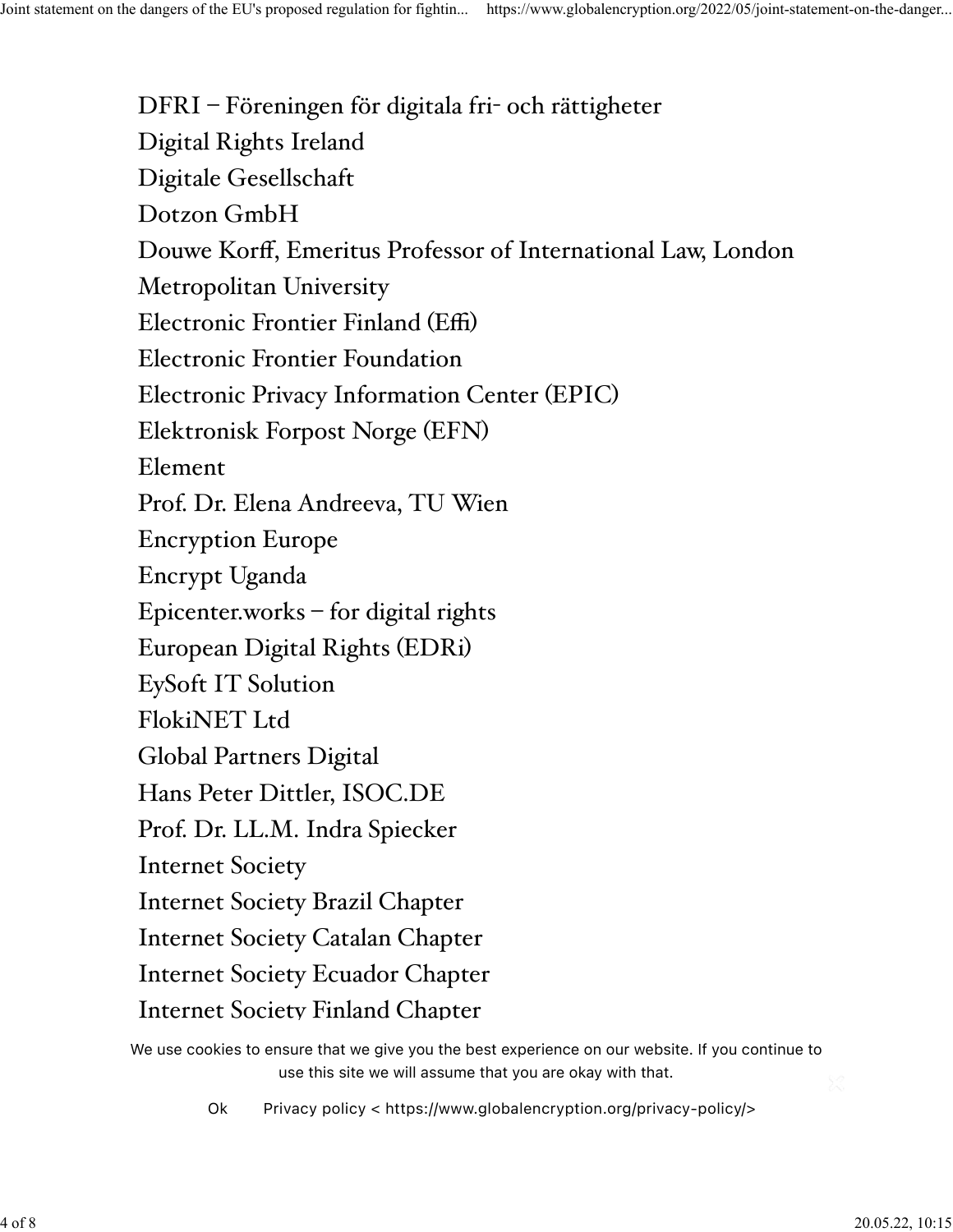Internet Society Serbia, Belgrade Chapter Interpeer gUG IP.rec – Law and Technology Research Institute of Recife Iuridicum Remedium (IuRe) J. Alex Halderman Professor, Computer Science and Engineering, Director, Center for Computer Security and Society, University of Michigan JCA-NET Jon Callas, Director of Technology Projects, Electronic Frontier Foundation Dr. Joseph Kiniry, Principal Scientist, Galois Julf Helsingius Prof. Dr. Kai Rannenberg, Chair of Mobile Business & Multilateral Security, Goethe University, Frankfurt Prof Kapil Goyal, Alumni Fellow, Asia Pacific School of Internet Governance Kimmo Halunen, Professor, University of Oulu LAYLO L Jean Camp, Professor of Computer Science and Informatics, Indiana University Lorraine Kisselburgh, Purdue University Luka Modic, Bachelor of Criminal Justice and security, University of Maribor, Faculty of Criminal Justice and Security Mailfence.com Assist. Prof. Dr Marko Hölbl, University of Maribor, Faculty of Electrical Engineering and Computer Science We use cookies to ensure that we give you the best experience on our website. If you continue to use this site we will assume that you are okay with that.

[Ok](https://www.globalencryption.org/2022/05/joint-statement-on-the-dangers-of-the-eus-proposed-regulation-for-fighting-child-sexual-abuse-online/#) Privacy policy < https://www.globalencryption.org/privacy-policy/>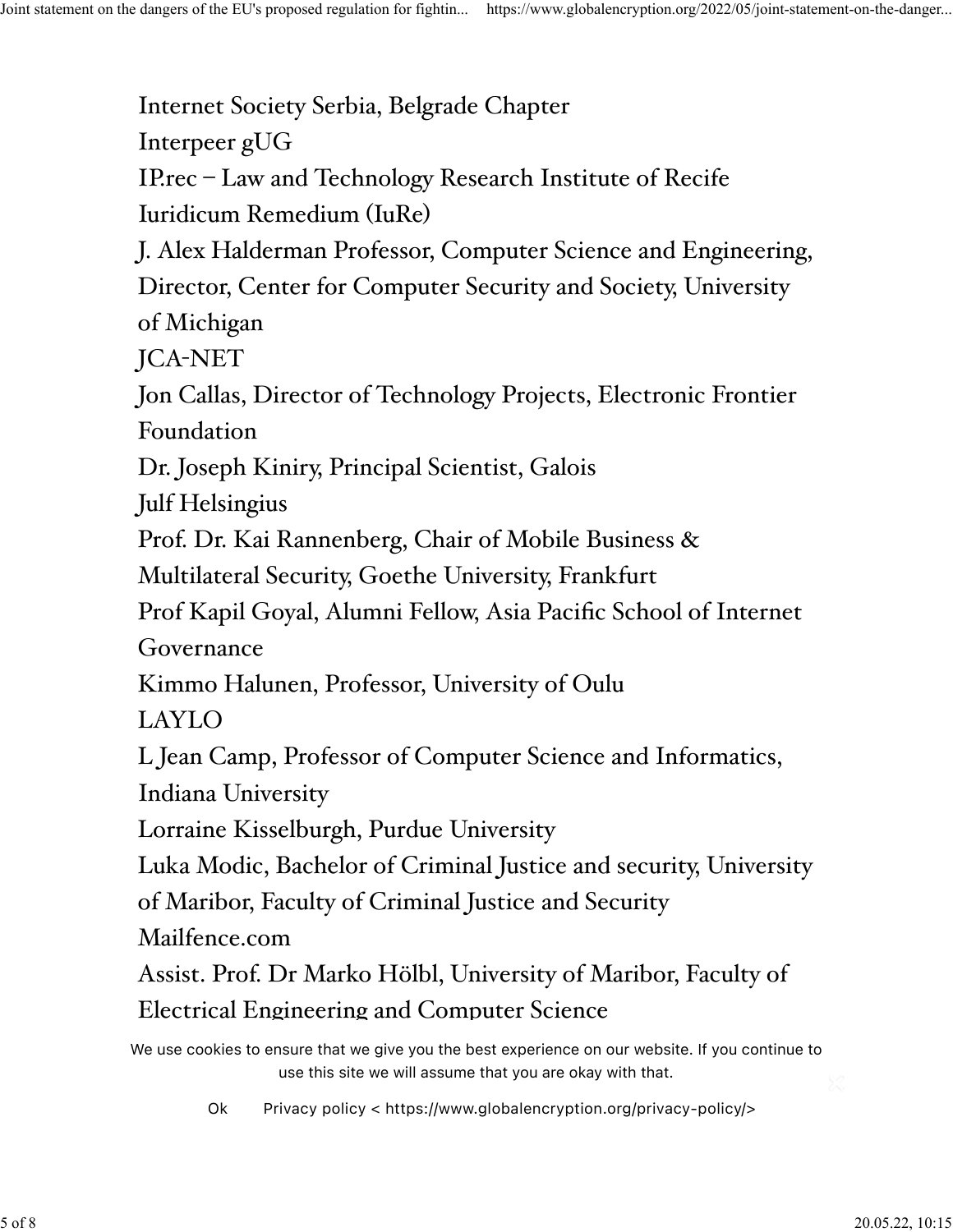Ot van Daale, University of Amsterdam Pablo Palazzi, Law Professor Panoptykon Foundation Privacy & Access Council of Canada Privacy International Ranking Digital Rights Riana Pfefferkorn, Research Scholar, Stanford Internet **Observatory** Rich Compton, Principal Engineer Dr. Roland Bless, Karlsruhe Institute of Technology (KIT) SFLC.in Sharon Polsky MAPP, Privacy & Data Protection Specialist, Privacy & Access Council of Canada Sofía Celi, Cryptography Researcher Susan Landau, Bridge Professor of Cyber Security and Policy, Tufts University Sven Dietrich, Professor of Computer Science, City University of New York Dr. Sven Herpig, Director for International Cybersecurity Policy, Stiftung Neue Verantwortung Tarah Wheeler, Cyber Fellow, Harvard Kennedy School's Belfer Center for Science and International Affairs Tech for Good Asia Dr. Thorsten Strufe, Professor, KIT/KASTEL Karlsruhe and Centre for Internet CeTI at TU Dresden Tresorit We use cookies to ensure that we give you the best experience on our website. If you continue to

use this site we will assume that you are okay with that.

[Ok](https://www.globalencryption.org/2022/05/joint-statement-on-the-dangers-of-the-eus-proposed-regulation-for-fighting-child-sexual-abuse-online/#) Privacy policy < https://www.globalencryption.org/privacy-policy/>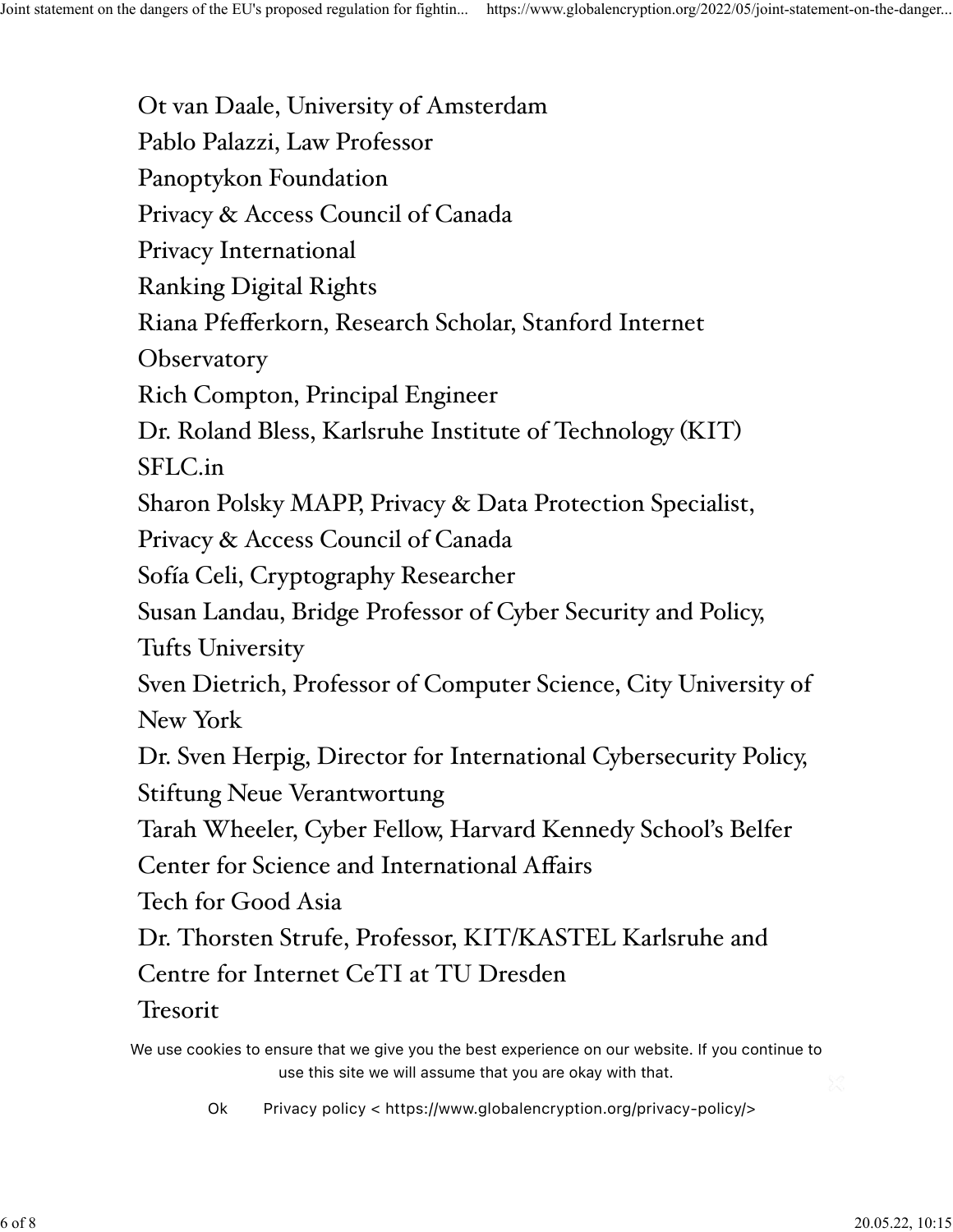# Vrijschrift.org X-Lab Youth Forum for Social Justice

## \*Affiliations listed for identification purposes only.

#### Joint statement on the dangers of the EU's proposed regulation for fighting child sexual abuse online 12 May 2022

The undersigned organizations, companies, and cybersecurity experts issued the following statement in response to the Regulation on Child Sexual Abuse (CSA) that the European Commission proposed on 11 May 2022:

Child sexual abuse is a serious crime that must be addressed by Member states and by other countries around the world. We are concerned, though, that the approach taken by the Commission in this proposed Regulation would have devastating impacts on the security of communications and on user privacy.

The Commission's legislation would enable Member States to compel online platforms, including those offering end-to-end encrypted messaging, to scan users' content and metadata for CSA images and for "grooming" conversations and behavior, and where appropriate, report them to public authorities and delete them from their platforms. Such a requirement is fundamentally incompatible with end-to-end encrypted messaging because platforms that offer such service cannot access communications content. This has been confirmed by experts around the world who produced an analysis of how any form of scanning breaks end-to-end encrypted systems in addition to a detailed report on the multiple ways in which client-side scanning, in particular, "can fail, can be evaded, and can be abused."

Instead of mandating measures that are inconsistent with end-to-end encryption and would diminish the security of everyone, regulators should incentivize measures that address CSA and protect communications security. Among these measures are facilitating user reporting of CSA *material* 

### Signatories<sup>1</sup>

AC-LAC (Alianza por el Cifrado en América Latina y el Caribe) Adam Shostack, Author, Threat Modeling: Designing for Security Africa Media and Information Technology Initiative (AfriMITI) Alec Muffett, Security Researcher Alexander Hanff, Privacy/Security Expert and Survivor of CSA **ARTICLE 19** Associação Portuguesa para a Promoção da Segurança da Informação (AP2SI) Associação D3 - Defesa dos Direitos Digitais **Bits of Freedom** 

<sup>1</sup> Affiliations of individuals are listed for identification purposes only

**[20220512 EU CSAM Proposal Sign On Letter <](https://www.globalencryption.org/wp-content/uploads/2022/05/2022-05-12-EU-CSAM-Proposal-Sign-On-Letter.pdf)** We use cookies to ensure that we give you the best experience on our website. If you continue to use this site we will assume that you are okay with that.

Ok Privacy policy < https://www.globalencryption.org/privacy-policy/>